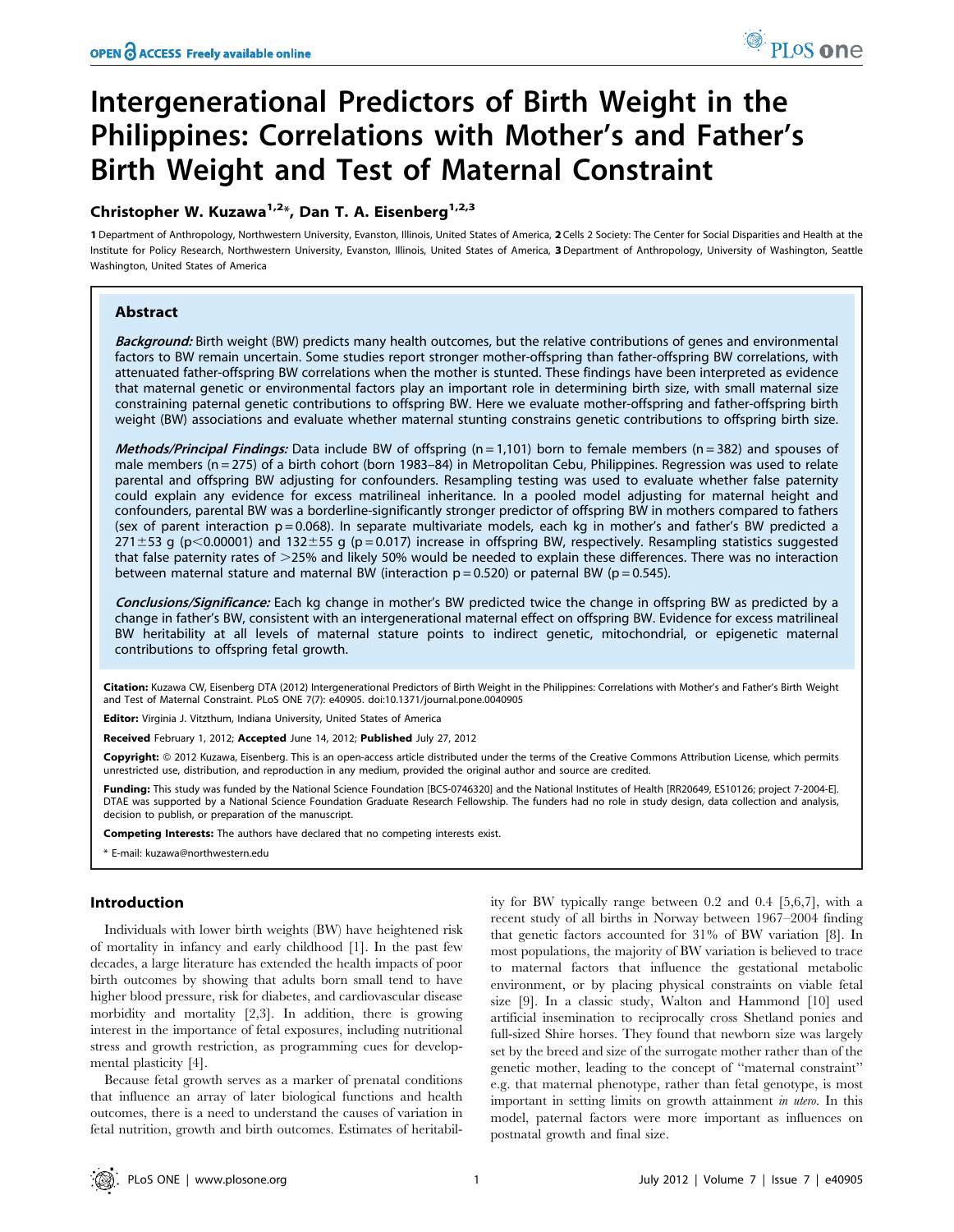In humans, evidence for a disproportionate maternal contribution to birth outcomes comes from several sources. Studies have compared the strength of father-offspring and mother-offspring BW correlations (e.g. [11,12,13,14,15]) and most report a stronger maternal than paternal effect on offspring BW [8,12,14,15]. The causes of this matrilineal excess in BW heritability remains poorly understood mechanistically, but could reflect some combination of intergenerational influences of gestational conditions, as illustrated by transgenerational epigenetic effects on birth size in animal model experiments [16], sex-linked genetic effects, indirect maternal genetic effects [17], mitochondrial effects [18], shared family effects, or false paternity [19].

In addition to evidence for stronger intergenerational BW correlations through the matriline, a related hypothesis posits that genetic contributions to BW are constrained in women who experienced early life histories of nutritional stress [20]. Ounsted et al (1986) found evidence that genetic contributions to offspring BW were stronger among matrilines characterized by normal BW, with attenuated effects among women who were themselves born as small babies. Evidence for such effects would support the idea that a stressful maternal nutritional history, starting in utero, could override genetic influences on the prenatal nutritional environment experienced by the next generation and be reflected in fetal growth rate and birth size. This idea has gained limited support in some [21] but not all studies, and has been critically reviewed [22]. As perhaps the only prior test of this hypothesis in a lower income setting, a recent study of an Indian population in which nutritional problems were relatively common failed to confirm the expectations of this model [13].

Here we contribute to the literature on genetic and environmental contributions to BW by reporting the strength of motheroffspring and father-offspring BW associations in a well-characterized birth cohort in Cebu City, the Philippines. As part of this analysis, we run a resampling analysis in an effort to determine the false-paternity rate that would be needed to account for any differences in matrilineal and patrilineal intergenerational correlations in this sample. Finally, we test for maternal constraint on fetal growth rate by evaluating whether the strength of parentaloffspring BW correlations is stronger among heavier babies that were less likely growth-restricted in utero, and whether the intergenerational BW correlations are reduced among women who were shorter as adults.

## Materials and Methods

Data come from the Cebu Longitudinal Health and Nutrition Survey (CLHNS), a population-based study that originally enrolled 3327 pregnant mothers and has since followed their offspring into adulthood, many of whom are now parents with offspring of their own [23]. In the present analyses, we relate prospectively-measured BW and gestational age obtained at birth in fathers and mothers (male and female birth cohort members born in 1983–84) to recalled BW and gestational timing information obtained for their offspring (born between 1999 and 2009). The variables used in the present analysis and their collection methods are described in Table 1. This research was conducted with written informed consent of all participants and with human subjects clearance from the Institutional Review Boards of Northwestern University and the Office of Population Studies Foundation (University of San Carlos, Cebu).

#### Offspring Birth Outcomes

Offspring BW information was obtained through recall among female birth cohort members and among the current spouses of Table 1. Variable collection methods.

| Variable                          | <b>Prospective/Recalled</b> |
|-----------------------------------|-----------------------------|
| Participants (born 1983-4)        |                             |
| Birth weight                      | Prospective                 |
| <b>Gestational age</b>            | Prospective                 |
| Current height                    | Prospective                 |
| Adult household income            | Prospective                 |
| Spouses of male participants      |                             |
| Height                            | Prospective                 |
| Weight                            | Prospective                 |
| Offspring (of 1983-4 born parent) |                             |
| Birth weight                      | Recalled (maternally)       |
| Gestational age                   | Recalled (maternally)       |
| Twins (Yes/No)                    | Recalled (maternally)       |
| <b>Birth date</b>                 | Recalled (maternally)       |
| Weighed (Yes/No)                  | Recalled (maternally)       |
| Live birth (Yes/No)               | Recalled (maternally)       |
| Weight                            | Recalled (maternally)       |
| Gestational age                   | Recalled (maternally)       |
| Sex                               | Recalled (maternally)       |
| Mother worked in pregnancy        | Recalled (maternally)       |
| Mother received prenatal care     | Recalled (maternally)       |
| First born                        | Recalled (maternally)       |

<sup>a</sup>Male and female - mothers and fathers.

doi:10.1371/journal.pone.0040905.t001

male cohort members. Each mother was asked to recall, among other factors, the status of each pregnancy (twin, singleton, liveborn, stillbirth), birth date, whether the baby's weight was weighed and if so the BW, gestational age at parturition, and sex of each of her offspring. Because BW is reduced in twin pregnancies, and twin pregnancies were rare, analyses were limited to singleton liveborn pregnancies. In addition to birth outcome characteristics, we obtained information on characteristics of each pregnancy, including whether the woman worked while pregnant and whether she obtained prenatal care. Current height and weight were obtained using standard anthropometric techniques [24].

Of the 1235 singleton liveborns for which all maternal and birth control variables were available, the baby was not weighed at 134 of these births (10.9%) and these pregnancies were therefore excluded from analysis. We compared women whose babies were weighed at birth to those whose baby was not. Women who did not have their baby weighed at birth came from lower income households  $(336\pm476)$  pesos vs.  $504\pm540$  pesos, linear regression,  $p<0.0001$ ), they were slightly less likely to receive prenatal care  $(96\%$  vs. 99% in those weighed, logistic regression,  $p<0.01$ ), and they were also less likely to report having worked during pregnancy (24% vs. 41% in those with babies weighed at birth, logistic regression,  $p<0.001$ ). However, women whose baby was not weighed had a similar adult stature to women whose baby was weighed at birth  $(150.3\pm5.7 \text{ cm}$  vs.  $151.3\pm5.4 \text{ cm}$ , linear regression,  $p<0.25$ ).

#### Statistical Analyses

All analyses were performed with Stata version 10 (College Station, TX), except the paternal uncertainty analyses which were conducted in R (see File S1 for details.) We began by describing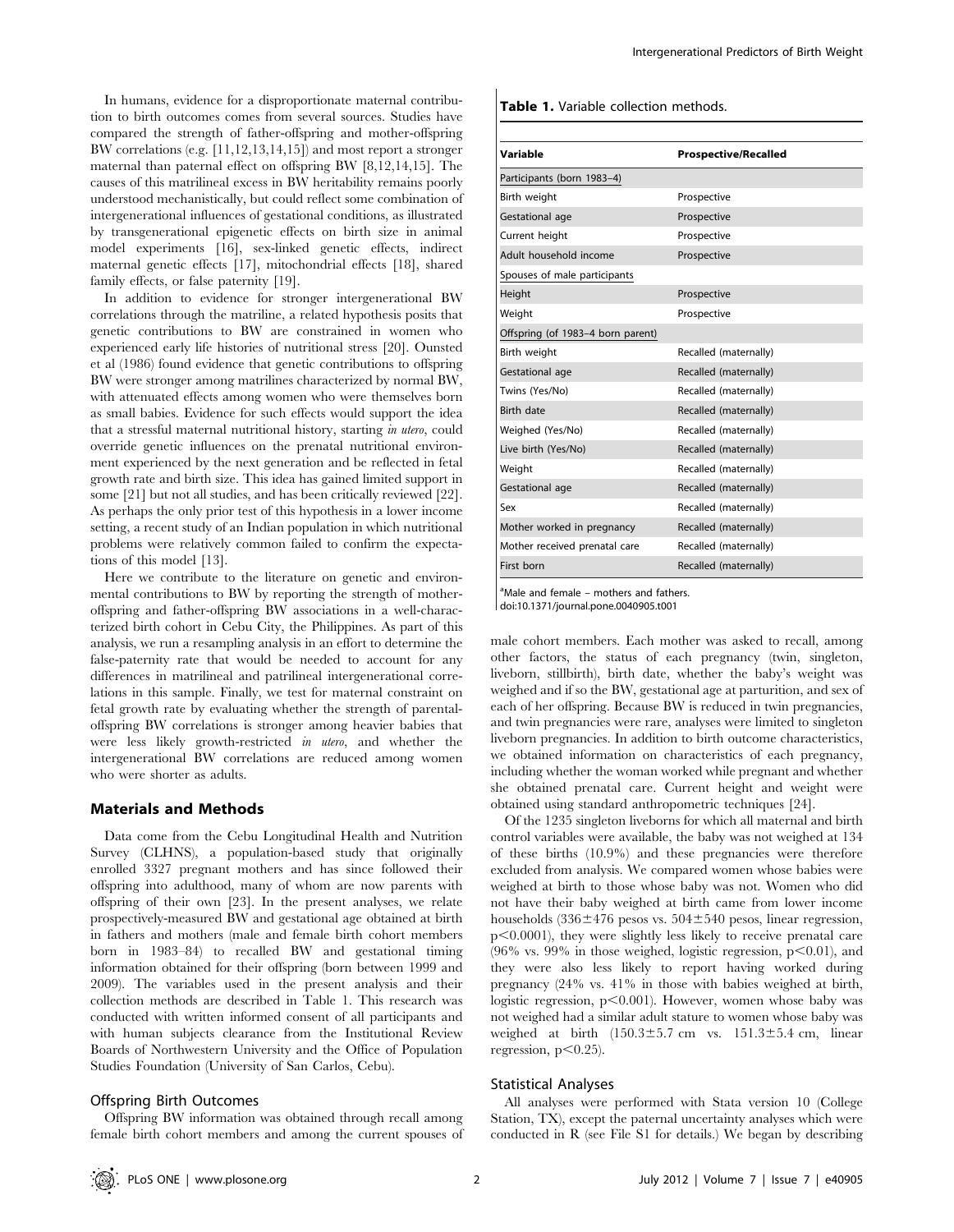the characteristics of the mothers (female '83–84 born cohort members and female spouses of male cohort members) and of the individual births. We then built a series of regression models predicting offspring BW which were run separately for cohort females and female spouses of male cohort members. Because some mothers had had multiple offspring, we used the regress command with the cluster option (clustering on mother) in Stata to adjust for the non-independence of data points in multiparous women. We began with a base model predicting BW that adjusted for birth-specific characteristics, including mother's age during that pregnancy, primiparity status, gestational age at birth (two dichotomous variables delineating whether the mother reported that the baby was ''born early'' or ''born late'', with ''on time'' being the comparison group), sex of baby, and whether the mother worked or received prenatal care during that pregnancy. To the base model, we then sequentially added the parent's BW (the mother's own BW for offspring of female cohort members, the father's BW for offspring of their spouses), then the parent's gestational age at birth, and finally, the mother's adult height. We also tested an interaction between the parent's BW and the mother's adult height to test whether intergenerational BW associations are attenuated among shorter women or among women showing evidence for nutritional stunting.

Any differences in the strength of association between paternal and maternal BW could be secondary to differences in the reliability with which female participants and spouses of male participants recalled the BW of their offspring. The similar strength of correlations between a range of maternal predictors and recalled BW in both female participants and spouses of male participants (Fig. 1) suggest that measurement reliability is similar for female participants and spouses of male participants.

#### Results

Descriptive characteristics of the two groups of mothers – the female cohort members and the spouses of male cohort members –

are reported in Table 2. Spouses of cohort males tended to be slightly taller than female cohort members, but had similar household income. Birth weights of female cohort member mothers and male cohort member fathers were similar. Pregnancy characteristics of the two groups of mothers were generally similar (Table 3). The spouses of male cohort members were on average several months older at the birth of their offspring compared to female cohort members, and their baby was about 8% more likely to be a first born. Among these women, 10% fewer reported working during pregnancy, compared to the female cohort members.

We next ran regression models relating parental BW with offspring BW with both samples pooled (not shown). In a model predicting birth outcomes in female cohort members and spouses combined, there was a borderline sex of parent by parental BW interaction ( $p = 0.068$ ), showing that maternal and paternal BW relate to offspring BW with (borderline) different slopes. All subsequent models were stratified on gender of the parent for whom BW was measured.

Tables 4 and 5 report a series of 4 models which were run separately for female cohort members and female spouses of male cohort members. Mother's age, primiparity status, timing of delivery, offspring sex, prenatal care and work status during pregnancy together explained roughly 3% of the variance in offspring BW among both groups of mothers (Model 1). Adding mother's BW more than doubled the variance explained in BW of offspring born to female cohort members, while adding father's BW to models predicting offspring of their spouses made more modest contributions to explained variance (Model 2). The regression coefficient linking mother's BW to offspring BW, reflecting the unit change in offspring BW (grams) predicted by a unit change in parental BW (kilograms), was twice as steep as the relationship between father's BW and offspring BW. These relationships did not significantly vary by the sex of the offspring for either female or male parental generation cohort members (BW by Sex interaction of  $p = 0.143$  or  $p = 0.707$  respectively;



Figure 1. Pearson's correlation coefficients relating maternal and pregnancy characteristics to BW among female participants and spouses of male participants. \*  $p<0.05$  \*\*  $p<0.001$ . doi:10.1371/journal.pone.0040905.g001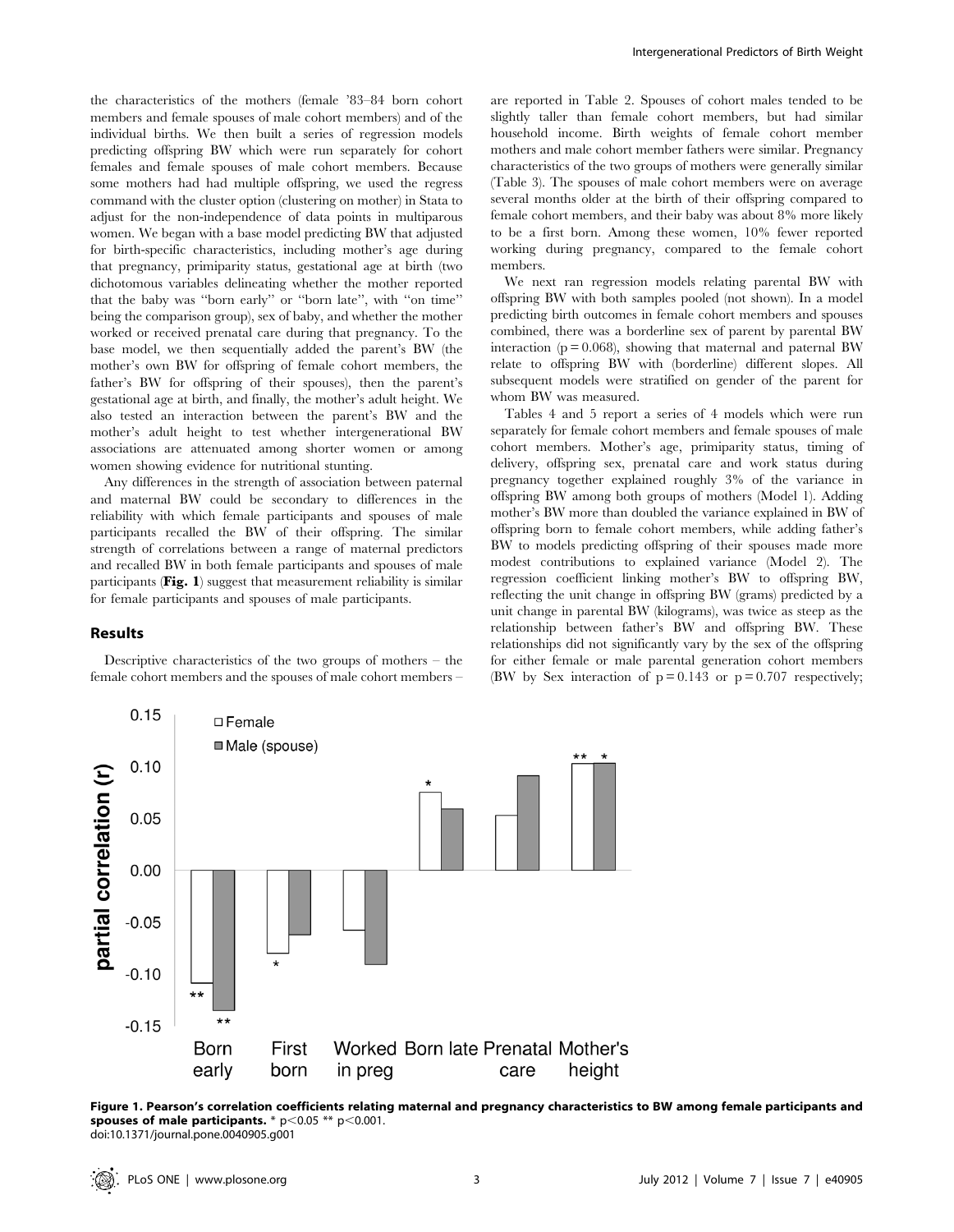Table 2. Characteristics of parents (birth and adulthood).

|                                     | <b>Female participants</b><br>$(n = 382)$ | Spouses of male<br>participants $(n = 275)$ | p-value |
|-------------------------------------|-------------------------------------------|---------------------------------------------|---------|
| Mother's height (cm)                | 150.8(5.3)                                | 152.2(5.5)                                  | 0.00001 |
| Adult household income <sup>a</sup> | 492 (517)                                 | 519 (573)                                   | 0.996   |
| Mother's birth weight (kg)          | 3.0(0.4)                                  | -                                           |         |
| Father's birth weight (kg)          |                                           | 3.0(0.5)                                    |         |

Values are mean (SD).

 $a$ <sup>a</sup>n = 629.

doi:10.1371/journal.pone.0040905.t002

models not shown). Adjusting for parent's gestational age at birth (Tables 4 and 5: Model 3) strengthened the relationship with BW for both mothers and fathers, showing that fetal growth rate is an important predictor of offspring BW in this sample. Finally, adjusting for maternal stature (Model 4) attenuated these relationships slightly, although both remained significant. Figure 2 plots best-fitting regression lines relating offspring BW to mother's (offspring of female cohort members) and father's (offspring of male cohort members) BW, showing the steeper and tighter intergenerational BW correlation through the matriline.

While we can say with high certainty that the mothers in this study are the biological mothers of the children, paternity is less certain. False paternity would tend to cause an attenuation of father-offspring BW associations that could imitate a maternal effect [19]. To determine what rate of false-paternity would be necessary to explain the differences between mother-offspring and father-offspring BW associations noted here, we next ran a resampling analysis (see File S1 for details). Briefly, by systematically replacing the BW values of mothers with randomly selected mothers and then examining the new mother-offspring BW association, we simulated the effect of false paternity–or more precisely, what level of false-maternity would be required to achieve mother-offspring BW associations as low as the father offspring associations. By resampling 10,000 times each at systematically varying levels of false-maternity, we found that a false-maternity rate of 25% would be expected to attenuate the association enough to explain the differences between motheroffspring and father-offspring coefficients less than 2.5% of the time. A false maternity rate of 50% would be expected to explain the observed difference in associations 50% of the time (see File S1 for details). There is some evidence that women prefer men of relatively taller stature when pursuing short-term partners

[25,26,27]. However, our simulations of such a non-random mating pattern show that this would tend to increase the fatheroffspring correlation rather than decrease it, suggesting that this is unlikely to explain the differences in parent-offspring BW correlations in fathers and mothers at Cebu (see File S1 for details).

We next tested for evidence of maternal constraint in the sample using several strategies. First, following Veena et al [13] we investigated whether the father's BW was a stronger predictor of offspring BW among heavier babies. Under the assumption that smaller newborns were more likely to have experienced growth restriction in utero, the hypothesis of maternal constraint leads to the expectation that genetic contributions to BW will be stronger in larger newborns. Because prior work on maternal constraint in humans and other non-human primates reported evidence for an effect specific to the matriline [20,28,29], we first stratified models on sex of offspring. All models included maternal adult height and the same confounding influences included in prior models. Contrary to expectations, the father's BW  $\times$  median split of offspring BW interaction was not significant in either female offspring (interaction  $p<0.539$ ) or male offspring (interaction  $p<0.194$ , models not shown). Stratifying models on high/low offspring BW, paternal BW tended to be strongest as a predictor of offspring BW among heavier babies, with the relationship only approaching significance in the higher offspring BW stratum for male offspring (Table 6). Figure 3 shows the slopes linking offspring BW and paternal BW stratified on high/low offspring BW, and adjusting for the same potential confounding factors.

Finally, we tested whether maternal and paternal BW were stronger predictors of offspring BW when the mother was taller (Table 4; Model 5), as would be expected if chronic early life nutritional stress or adult stunting places limits on genetic contributions to offspring fetal growth rate. Contrary to this

|                                   | <b>Offspring of female</b><br>participants (n = 675) | Offspring of male<br>participants (n = 426) | p-value |
|-----------------------------------|------------------------------------------------------|---------------------------------------------|---------|
| Mother's age at birth (years)     | 21.8(2.3)                                            | 22.2(3.2)                                   | 0.032   |
| Birth weight (kg)                 | 2999 (556)                                           | 3014 (509)                                  | 0.683   |
| Gestational age (months)          | 9.0(0.2)                                             | 9.0(0.3)                                    | 0.293   |
| Male $(\%)$                       | 55.0%                                                | 50.7%                                       | 0.169   |
| First born (%)                    | 56.6%                                                | 64.6%                                       | 0.001   |
| Mother worked in pregnancy (%)    | 45.0%                                                | 34.7%                                       | 0.004   |
| Mother received prenatal care (%) | 99.1%                                                | 99.5%                                       | 0.552   |

Table 3. Characteristics of individual pregnancies.

Values are mean (SD) unless noted otherwise.

doi:10.1371/journal.pone.0040905.t003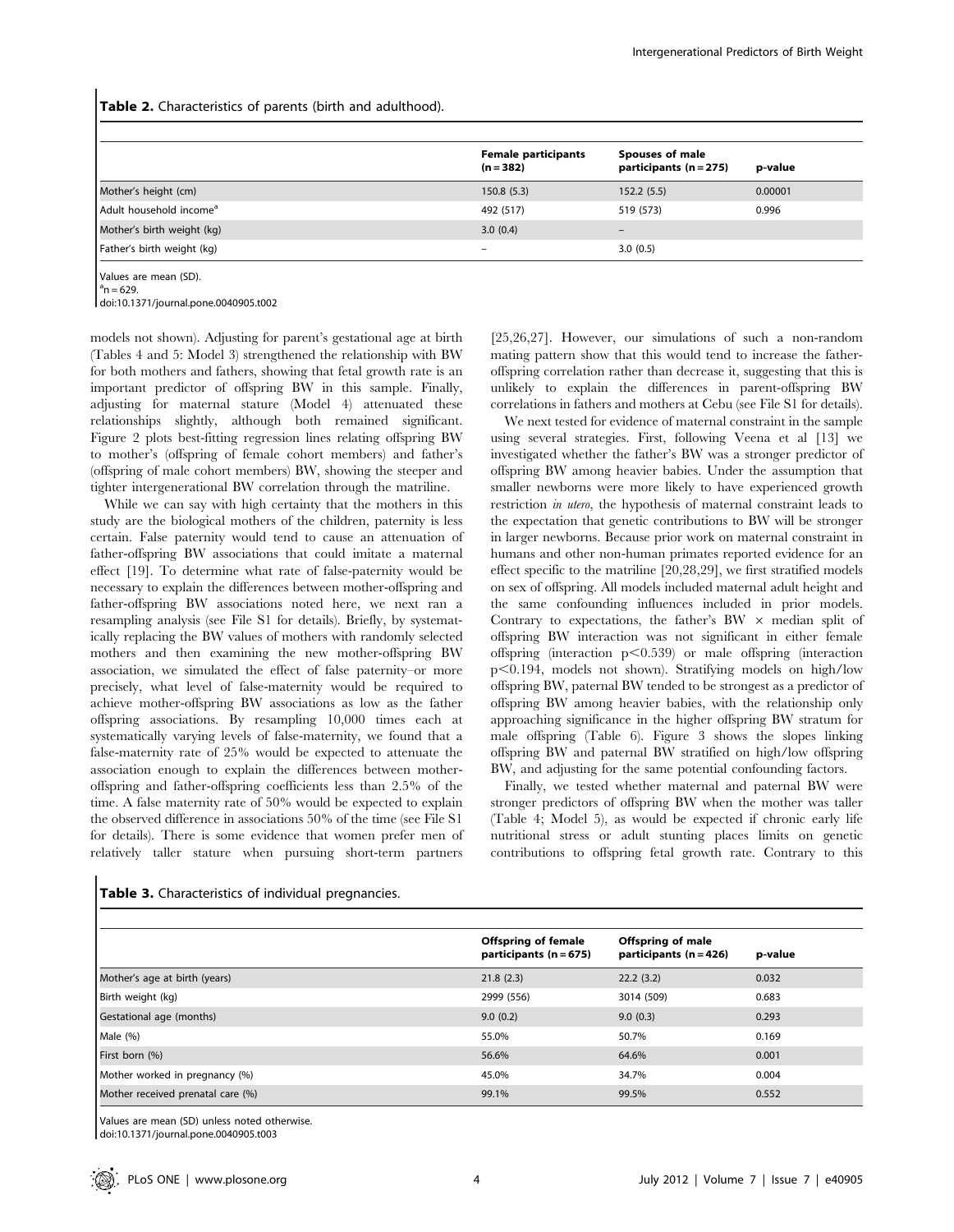**Table 4.** Regression models predicting birth weights in offspring of female participants ( $n = 675$ ).

|                                           |       | Model 1 <sup>ª</sup> Model 2 p |        | Model 3       | р      | Model 4       | p      | Model 5       | р     |
|-------------------------------------------|-------|--------------------------------|--------|---------------|--------|---------------|--------|---------------|-------|
| Mother's birth weight (kg)                |       | 253(53)                        | 0.0001 | 286 (55)      | 0.0001 | 271 (58)      | 0.0001 | $-0.67(1.46)$ | 0.647 |
| Mother's gestational age at birth (weeks) |       |                                |        | $-24.9(11.8)$ | 0.035  | $-24.5(11.8)$ | 0.039  | $-24.2(11.9)$ | 0.042 |
| Mother's height (cm)                      |       |                                |        |               |        | 4.0(4.9)      | 0.423  | $-14.3(29.3)$ | 0.625 |
| Mother's height-by-mother's birth weight  |       |                                |        |               |        |               |        | 0.006         | 0.520 |
| Model adjusted $R^2$                      | 0.030 | 0.067                          |        | 0.074         |        | 0.074         |        | 0.073         |       |

Values are  $\beta$  (SE).

<sup>a</sup>Base model adjusts for mother's age, first born, born early, born late, male baby, worked during pregnancy, prenatal care during pregnancy

doi:10.1371/journal.pone.0040905.t004

expectation, the paternal and maternal height x parental BW interactions were both highly non-significant (both interactions  $p>0.6$ ). These relationships are portrayed graphically in Fig. 4, which shows that the slopes of the linear trends relating offspring BW to and paternal and maternal BW were comparable across tertiles of the mother's adult stature.

#### **Discussion**

In this sample of Filipino young adults, we find evidence for stronger intergenerational BW correlations through the matriline than through the patriline, consistent with disproportionate maternal contributions to offspring BW. However, contrary to the concept of maternal constraint, there was no evidence that either patrilineal or matrilineal intergenerational BW correlations were stronger among taller women. Thus, there was no evidence that a woman's history of nutritional stress, as reflected in her adult stature, constrain hereditary contributions to birth weight in this sample.

The finding of stronger maternal-offspring than paternaloffspring BW correlations has been described in most prior human studies. In a study of more than 67,000 Norwegian births, the correlation between mothers' and offspring BW  $(r = 0.226)$  was stronger than that of the paternal BW-offspring BW correlation  $(r = 0.126)$  [12]. Similarly, Coutinho et al [14] found stronger effects of maternal BW on offspring BW compared to paternal BW among black  $(n>12,000)$  and white  $(n>100,000)$  residents of Illinois, while a greater maternal than paternal effect of SGA on SGA risk in offspring was reported in France [30]. In contrast to these studies, two studies in different regions of India have reported that paternal and maternal BW each predict comparable changes in offspring BW  $(n>500 \text{ ref. } 13)$  with paternal BW even predicting a slightly (but not significantly) larger change in offspring BW  $(n>800 \text{ ref.} [31])$ .

Although the pattern that we find is generally consistent with most past studies, little is currently known about the causes of the difference in strength of mother-offspring versus father-offspring BW correlations. Higher false paternity rates will tend to decrease the correlation between putative father and offspring for all traits with a genetic component [19,32], and thus could contribute to, or account for, the greater associations between mother and offspring BWs than between father and offspring BWs. Our resampling testing suggested that false paternity rates of  $\geq$  25%, and most likely higher than 50%, would be required to explain differences in mother-offspring versus father-offspring BW associations of the magnitude that we find at Cebu (see File S1). While we are not aware of unbiased estimates of false paternity rates, in studies biased towards paternal confidence, false paternity rates average around  $\sim$  2–3%, while rates around 30% are found from studies in which confidence is low, such as from commercial paternity testing laboratories [33]. Based upon these figures, we feel that false paternity, at least on its own, is an unlikely explanation for the difference in relationships that we document between fatheroffspring and mother-offspring BW.

Other possible explanations for this pattern include sex-linked genetic effects, indirect genetic effects, epigenetic effects, and shared environmental or cultural effects. Although varying widely in mechanism, these explanations all share an intergenerational character. They all require that some environmental, physiological, or genetic factor which influences the mother in utero also tends to influence her child in utero. While these explanations are difficult to disentangle, here we consider some of the prime candidates in hopes of guiding future studies aimed at clarifying underlying mechanisms.

Fathers do not pass on their X chromosomes to sons but only to daughters, which results in a distinctive inheritance pattern for X chromosome-linked traits which in theory could in result discrepancies in patrilineal and matrilineal inheritance. However,

Table 5. Regression models predicting birth weight in offspring of spouses of male participants ( $n = 426$ ).

|                                           |       | Model 1 <sup>ª</sup> Model 2 p |       | Model 3       | р     | Model 4       | p     | Model 5        | р     |
|-------------------------------------------|-------|--------------------------------|-------|---------------|-------|---------------|-------|----------------|-------|
| Father's birth weight (kg)                |       | 127 (56)                       | 0.024 | 145 (59)      | 0.014 | 132 (59)      | 0.017 | 1.13(1.7)      | 0.493 |
| Father's gestational age at birth (weeks) |       |                                |       | $-14.2(13.1)$ | 0.280 | $-16.6(13.4)$ | 0.215 | $-17.3(13.4)$  | 0.198 |
| Mother's height (cm)                      |       |                                |       |               |       | 8.7(5.2)      | 0.094 | 29.0 (32.4)    | 0.371 |
| Mother's height-by-father's birth weight  |       |                                |       |               |       |               |       | $-0.007(0.01)$ | 0.545 |
| Model adjusted $R^2$                      | 0.033 | 0.043                          |       | 0.044         |       | 0.051         |       | 0.049          |       |

Values are  $\beta$  (SE).

a<br>Base model adjusts for mother's age, first born, born early, born late, male baby, worked during pregnancy, prenatal care during pregnancy. doi:10.1371/journal.pone.0040905.t005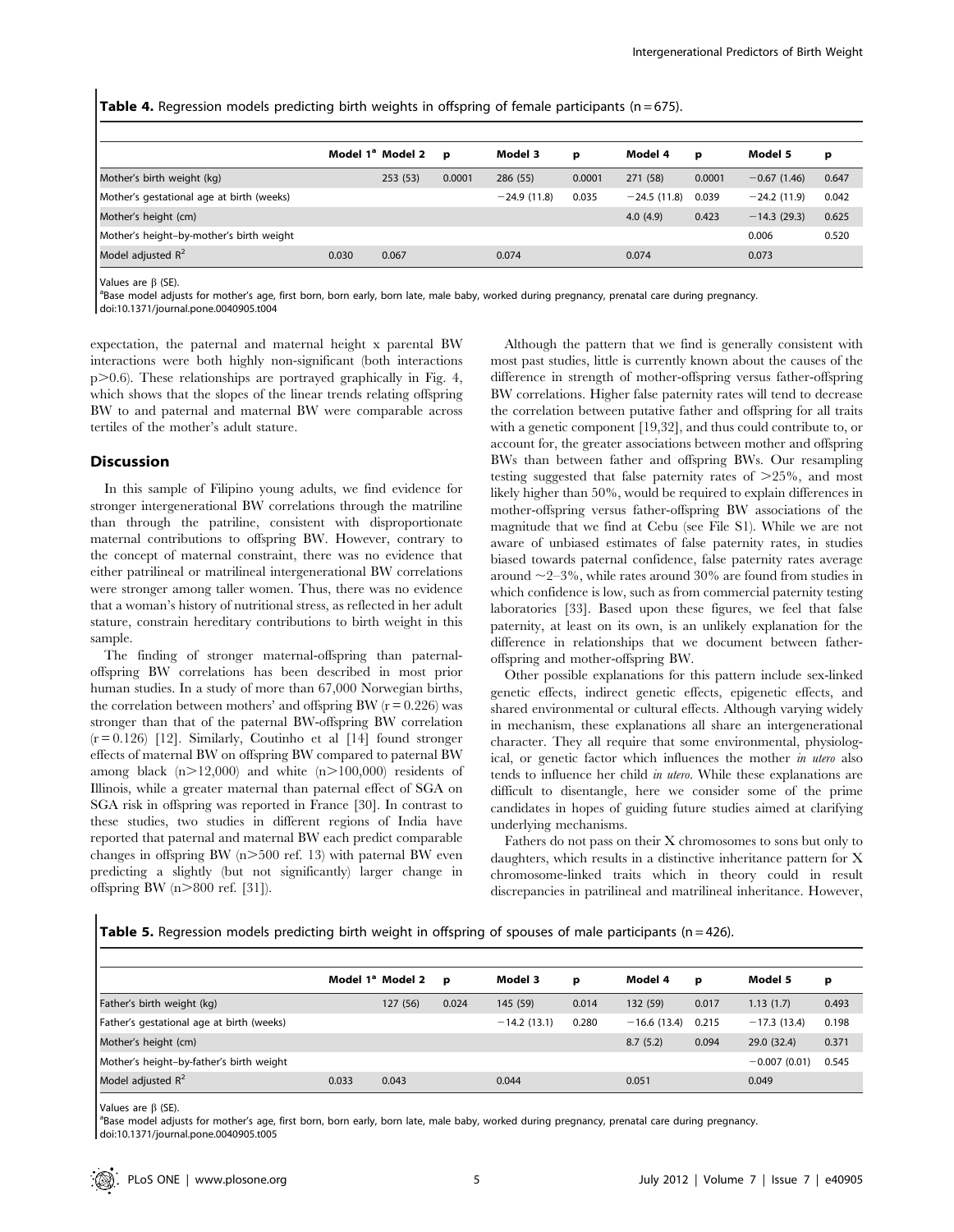

Figure 2. Best fitting regression lines (shaded area = 95% CI) relating offspring BW to maternal BW (n = 675) and father's BW (n = 426). Parental BW plotted as residuals adjusted for parent's gestational age at birth. Offspring BW plotted as residuals adjusted for mother's age, offspring's gestational age at birth, first born status, offspring sex, prenatal care, and mother's work status during pregnancy (sex of parent by parental BW interaction  $p = 0.074$ ). doi:10.1371/journal.pone.0040905.g002

consistent with previous large studies [12,14], we found no difference in father-offspring BW associations depending on the sex of the child, which suggests that X chromosome-linked effects do not play an important role in explaining this pattern.

Another well-established sex-linked genetic effect which might explain excess matrilineal inheritance, mitochondrial inheritance, cannot be ruled out so readily. Mitochondria are present in the cytoplasm of cells, and contain their own 16,569 base-pair circular genome [34]. They are transmitted from mother to offspring via the egg, but are not transmitted from father to offspring. In support of a mitochondrial genetic contribution to BW, an analysis of a group of well-pedigreed captive Pigtailed Macaques (Macaca nemestrina) suggested that mitochondrial inheritance could account for 9% of the variance in BW [18]. Importantly, consistent with a durable mode of inheritance, this effect did not degrade with distance of relatedness. This is in contrast to expectations for nongenetic multi-generational maternal effects which are thought to have a more transient and environmentally-malleable nature [35].

Indirect genetic effects are another plausible contributor to excess matrilineal BW heritability. In contrast to mitochondrial effects or non-genetic maternal effects, indirect genetic effects occur because the presence of alleles in the offspring predicts the alleles of the mother and some of these alleles alter maternal physiology or metabolism, thereby influencing offspring phenotypes such as BW. As one concrete example, maternal alleles associated with type 2 diabetes influence the BW of offspring in part by influencing maternal fasting glucose and insulin levels during pregnancy [17]. Given the importance of the mother's physiology and metabolism as an influence on fetal growth rate, and the lack of any paternal analogue to such effects, indirect maternal genetic effects are likely contributors to the finding of excess matrilineal BW heritability.

Environmental or cultural factors might also help explain the excess matrilineal BW heritability. Mothers and grandmothers often provide advice to their daughters and granddaughters about ideal behaviors during pregnancy [e.g 36,37,38], which could contribute to similarities in the gestational environments and birth weights of successive generations (shared family effects). Similarly, wealth is transmitted across generation, which could lead to similarities across generations in environmental factors like nutrition and access to health care [39], although it is not clear if this would contribute to larger mother-offspring correlations than father-offspring correlations. Experiences of discrimination on the basis of ethnicity or appearance might also lead parents and their offspring to experience similar levels of psychosocial stress across generations, which is known to contribute to poor birth outcomes [40], but is also not as obvious as an explanation for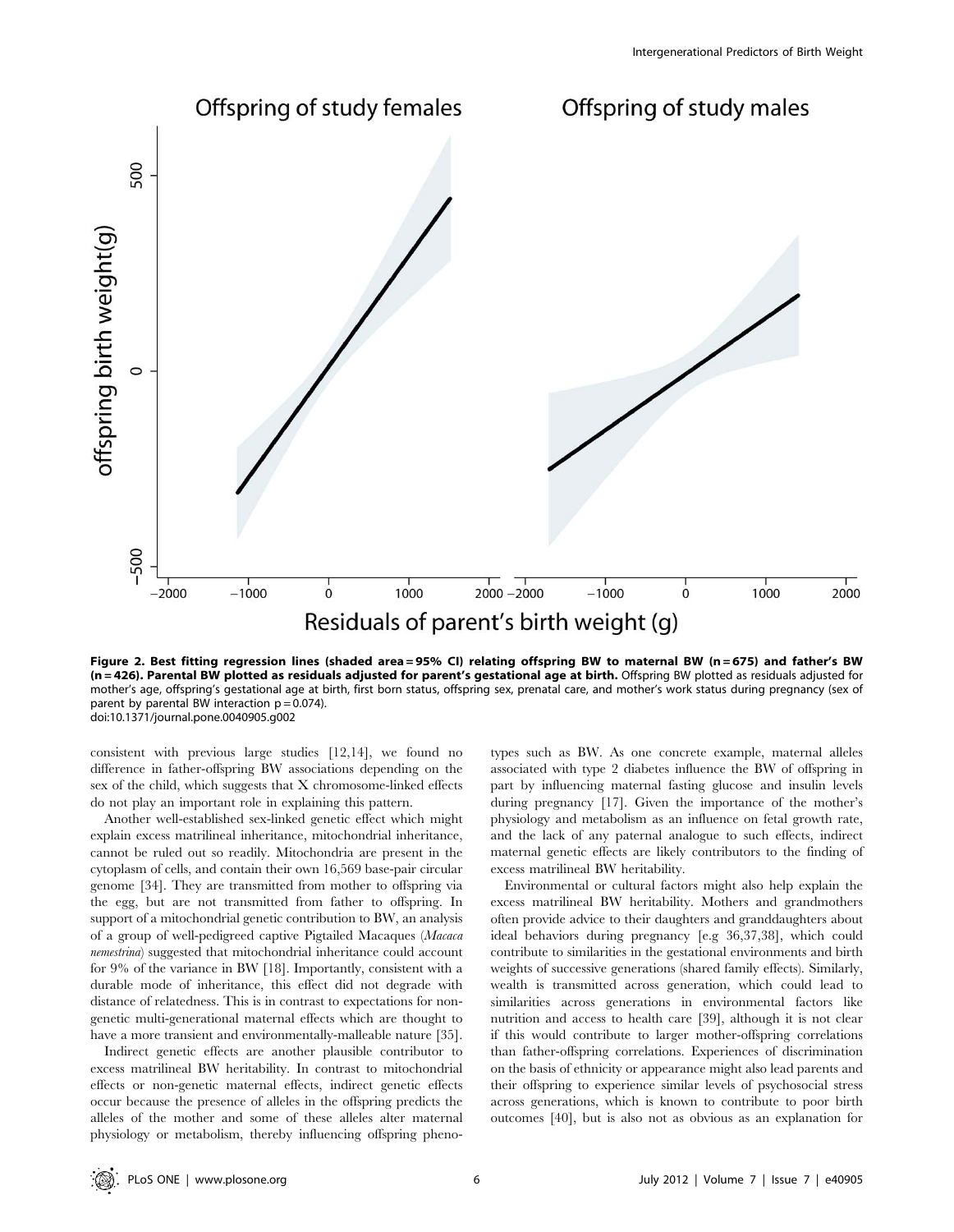

Figure 3. Best fitting regression lines (shaded area = 95% CI) relating offspring BW to the father's BW, stratified on a median split of offspring BW in a) female offspring and b) male offspring. Father's BW plotted as residuals adjusted for parent's gestational age at birth. Offspring BW plotted as residuals adjusted for mother's age, offspring's gestational age at birth, first born status, offspring sex, prenatal care, and mother's work status during pregnancy. doi:10.1371/journal.pone.0040905.g003

mother-father differences in the strength of intergenerational BW correlations.

Finally, there is also increasing evidence that the fetal growth conditions experienced by the mother, as reflected in her own gestational nutrient or hormonal milieu, can lead to durable epigenetic or developmental changes that influence offspring through several possible pathways. This can occur when the mother's early life experiences influence her own fetal growth and also have durable effects on her adult physiology and metabolism that modify fetal growth rate of her offspring [40,41]. At Cebu we recently reported that women with higher bedtime cortisol or who had a pro-inflammatory cytokine profile measured outside of pregnancy tend to give birth to smaller babies [42,43]. Because

Table 6. Regression models relating offspring birth weight to father's birth weight stratified on offspring sex and median split of offspring BW.

|                             | Female<br><b>Offspring</b><br>$(n = 210)$ |       | Male<br>Offspring<br>$p-value (n = 220)$ | p-value |
|-----------------------------|-------------------------------------------|-------|------------------------------------------|---------|
| offspring BW $\leq$ 2975 kg | 0.04(0.05)                                | 0.451 | 0.01(0.05)                               | 0.859   |
| Model R <sup>2</sup>        | 0.180                                     |       | 0.079                                    |         |
|                             |                                           |       |                                          |         |
| offspring BW >2975 g        | 0.10(0.07)                                | 0.135 | 0.11(0.08)                               | 0.143   |
| Model $R^2$                 | 0.048                                     |       | 0.211                                    |         |

Values are  $\beta$  (SE), models adjust for mother's age, first born status, born early, born late, male baby, worked during pregnancy, prenatal care during pregnancy.

doi:10.1371/journal.pone.0040905.t006

lower birth weight has been shown to predict elevated adult cortisol and C-reactive protein in this and other samples [42,44], these findings suggest that the mother's own gestational environment could indirectly influence the gestational environment that she provides her offspring, thereby potentially helping explain the stronger mother-offspring birth weight heritability. Because such ''soma-to-soma'' effects require direct interaction between parental and offspring phenotype, they may only be transmitted via the matriline. In addition, there are also a growing list of examples of environmentally-induced epigenetic changes that are transmitted directly via sperm or egg to offspring and even grandoffspring, which are not limited to matrilineal inheritance [45].

Regardless of the specific causes of the differences in matrilineal and patrilineal BW inheritance observed here, our findings, and those of previous investigators, clearly show that maternal contributions are more important than paternal contributions in determining offspring BW. Because prenatal nutrition and growth rate predict an expanding array of long-term functional and health outcomes [40,46,47], it will be important for future research to disentangle the mechanistic basis for this excess in matrilineal BW heritability. Based upon our findings and the above review, indirect maternal genetic effects, maternal mitochondrial effects, and long-term epigenetic or developmental effects of the mother's early life experience appear to be among the most promising candidate influences.

Some limitations of this study warrant consideration. Most notably, offspring BW information was recalled by women during interviews, rather than being prospectively collected after each pregnancy. In Cebu, most women have birth records, and analyses were limited to births that were weighed. Although this will minimize recall error, female cohort members were asked about their reproductive histories during several survey rounds, while the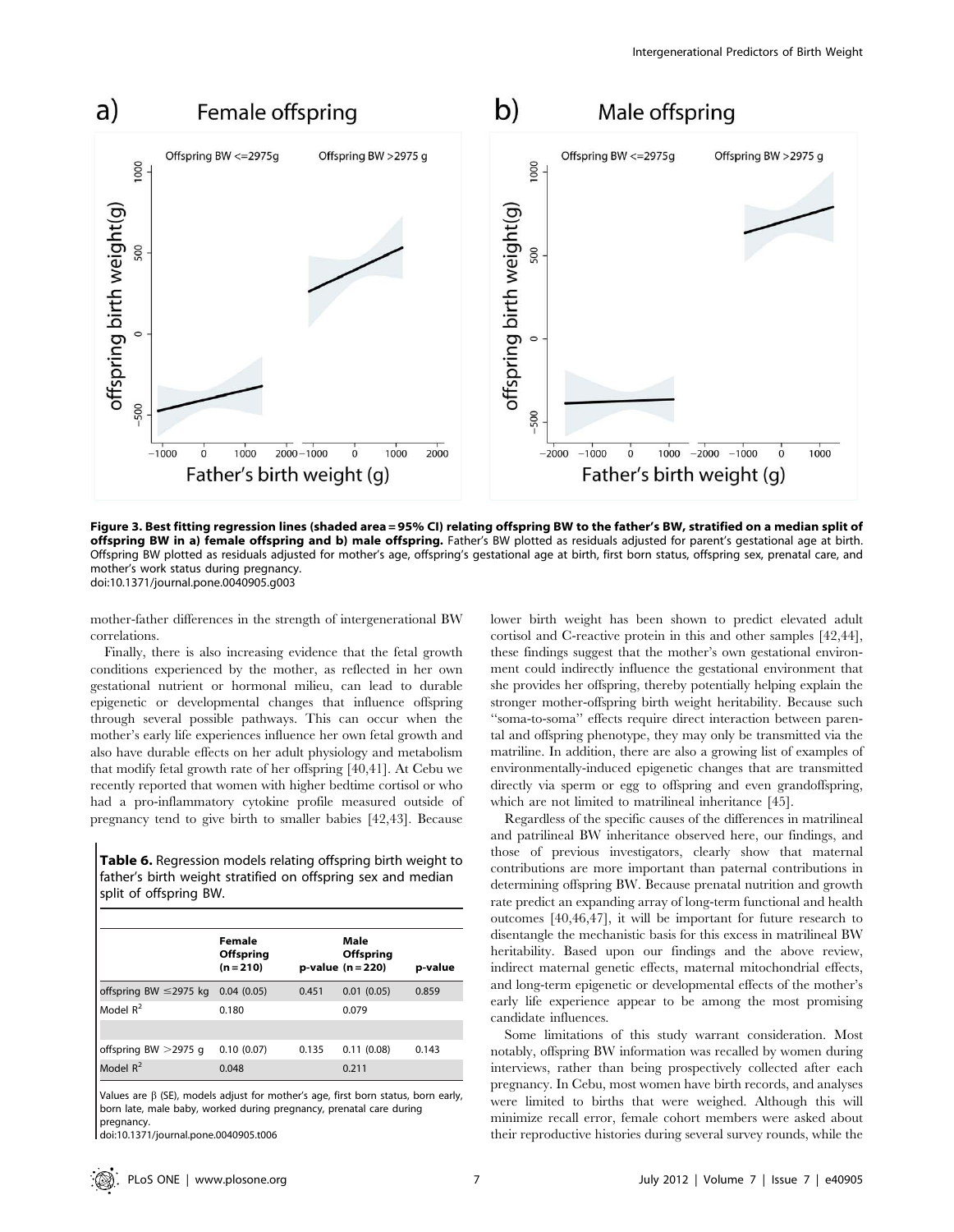

Figure 4. Best fitting regression lines (shaded area = 95% CI) relating a) offspring BW to father's BW stratified on tertiles of mother's adult standing height, and b) offspring BW to female participant's BW stratified on tertiles of their own adult standing height. Parental BW plotted as residuals adjusted for parent's gestational age at birth. Offspring BW plotted as residuals adjusted for mother's age, offspring's gestational age at birth, first born status, offspring sex, prenatal care, and mother's work status during pregnancy. Adjusted regression coefficients (slopes) for each tertile of mother's height (kg offspring BW/kg parental BW) =  $0.06 \pm 0.10$ ,  $0.18 \pm 0.09$ \*,  $0.12 \pm 0.09$  for father's BW models, and 0.22±0.09\*, 0.33±0.08\*, 0.24±0.10\* for mother's BW models, \*p<0.05. doi:10.1371/journal.pone.0040905.g004

spouses of male participants were asked only once in 2009. Thus, it is possible that female participants were better able to recall, or have records of, their offspring's BW, which could reduce measurement error among the offspring of female participants. However, we found that maternal socioeconomic and pregnancy characteristics were as strong or often stronger as predictors of offspring BW among spouses of male participants, suggesting that the apparently weaker relationship between paternal BW and offspring BW was not simply an artifact of poor measurement reliability of BW among offspring of male participants.

## Conclusion

In conclusion, mother's BW is a stronger predictor of offspring BW than is the father's BW in this population, independent of the mother's adult size. This suggests that some combination of maternal indirect genetic, environmental or epigenetic factors influence the intrauterine environment or fetal growth above and beyond any direct genetic effects. Although this contributes to an excess of BW heritability through the matriline, we found no evidence that the slope of intergenerational BW relationships were steeper or stronger in heavier offspring or among newborns born to taller women, as would be predicted if maternal nutritional stress or stunting constrained genetic contributions to birth size. These findings suggest that maternal effects on fetal growth are

## References

- 1. McCormick MC (1985) The contribution of low birth weight to infant mortality and childhood morbidity. N Engl J Med 312: 82–90.
- 2. Barker D (1994) Mothers, Babies, and Disease in Later Life. London: BMJ Publishing.
- 3. Gluckman PD, Hanson MA (2006) Developmental Origins of Health and Disease. Cambridge: Cambridge University Press.
- 4. Kuzawa C, Quinn E (2009) Developmental origins of adult function and health: Evolutionary hypotheses. Ann Rev Anthropol 38: 131–147.
- 5. Whitfield JB, Treloar SA, Zhu G, Martin NG (2001) Genetic and non-genetic factors affecting birth-weight and adult Body Mass Index. Twin Res 4: 365–370.
- 6. Vlietinck R, Derom R, Neale MC, Maes H, van Loon H, et al. (1989) Genetic and environmental variation in the birth weight of twins. Behav Genet 19: 151– 161.

present across the full range of maternal stature in this population. By extension, they suggest that maternal environmental, epigenetic or indirect genetic factors influence the diverse array of offspring phenotypes that are downstream of fetal nutrition and growth.

## Supporting Information

## File S1 Non-paternity analysis. (DOC)

## Acknowledgments

We thank the many researchers at the Office of Population Studies, University of San Carlos, Cebu, the Philippines, for their central role in study design and data collection, and the Filipino participants, who generously provided their time for this study. Linda Adair played an important role in designing and implementing the CLHNS survey from which these data and samples were obtained. Thanks also to Cari Hennessy for R programming and related discussion of the paternal uncertainty analysis.

## Author Contributions

Conceived and designed the experiments: CWK. Performed the experiments: CWK. Analyzed the data: CWK DTAE. Wrote the paper: CWK DTAE.

- 7. Baird J, Osmond C, MacGregor A, Snieder H, Hales CN, et al. (2001) Testing the fetal origins hypothesis in twins: the Birmingham twin study. Diabetologia 44: 33–39.
- 8. Lunde A, Melve KK, Gjessing HK, Skjaerven R, Irgens LM (2007) Genetic and environmental influences on birth weight, birth length, head circumference, and gestational age by use of population-based parent-offspring data. Am J Epidemiol 165: 734–741.
- 9. Gluckman PD, Hanson MA (2004) Maternal constraint of fetal growth and its consequences. Semin Fetal Neonatal Med 9: 419–425.
- 10. Walton A, Hammond J (1938) The maternal effects on growth and conformation in Shire horse-Shetland pony crosses. Proc Roy Soc Lond B 125: 311–335.
- 11. Klebanoff MA, Mednick BR, Schulsinger C, Secher NJ, Shiono PH (1998) Father's effect on infant birth weight. Am J Obstet Gynecol 178: 1022–1026.